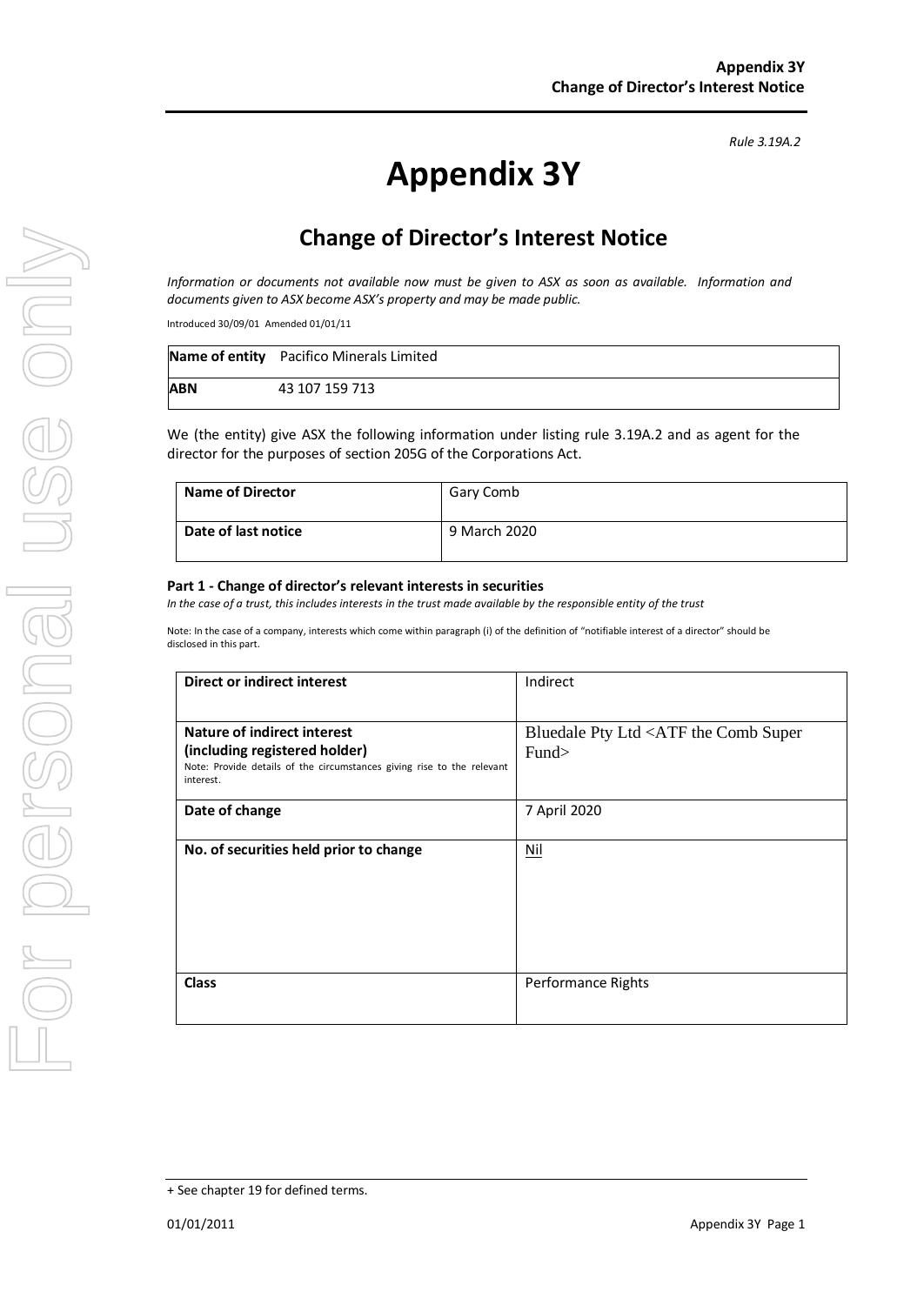| <b>Number acquired</b>                                                                                                                                                  | 2,500,000 Unlisted Class "A" Performance<br>a)<br>Rights<br>b) 3,000,000 Unlisted Class "B" Performance<br>Rights<br>3,500,000 Unlisted Class "C" Performance<br>C)<br>Rights<br>(all expiring 30 June 2022)<br>d) 4,000,000 Unlisted Class "D" Performance<br>Rights<br>(all expiring 6 March 2025)        |
|-------------------------------------------------------------------------------------------------------------------------------------------------------------------------|-------------------------------------------------------------------------------------------------------------------------------------------------------------------------------------------------------------------------------------------------------------------------------------------------------------|
| <b>Number disposed</b>                                                                                                                                                  | Nil                                                                                                                                                                                                                                                                                                         |
| <b>Value/Consideration</b><br>Note: If consideration is non-cash, provide details and estimated valuation                                                               | Nil - for all Classes                                                                                                                                                                                                                                                                                       |
| No. of securities held after change                                                                                                                                     | 2,500,000 Unlisted Class "A" Performance<br>a)<br>Rights<br>b) 3,000,000 Unlisted Class "B" Performance<br>Rights<br>3,500,000 Unlisted Class "C" Performance<br>C)<br>Rights<br>(all expiring 30 June 2022)<br>4,000,000 Unlisted Class "D" Performance<br>d)<br>Rights<br>(all expiring 6 March 2025)     |
| Nature of change<br>Example: on-market trade, off-market trade, exercise of options, issue of<br>securities under dividend reinvestment plan, participation in buy-back | Performance Rights were issued under the<br>terms of Mr Combs employment contract and<br>pursuant to the terms and conditions of the<br>Company's "Employee Securities Incentive<br>Plan" ('ESIP') as approved by Shareholders at<br>the Annual General Meeting of the Company<br>held on 29 November 2019. |

### **Part 2 – Change of director's interests in contracts**

Note: In the case of a company, interests which come within paragraph (ii) of the definition of "notifiable interest of a director" should be disclosed in this part.

| <b>Detail of contract</b> | N/A |
|---------------------------|-----|
| <b>Nature of interest</b> | N/A |

<sup>+</sup> See chapter 19 for defined terms.